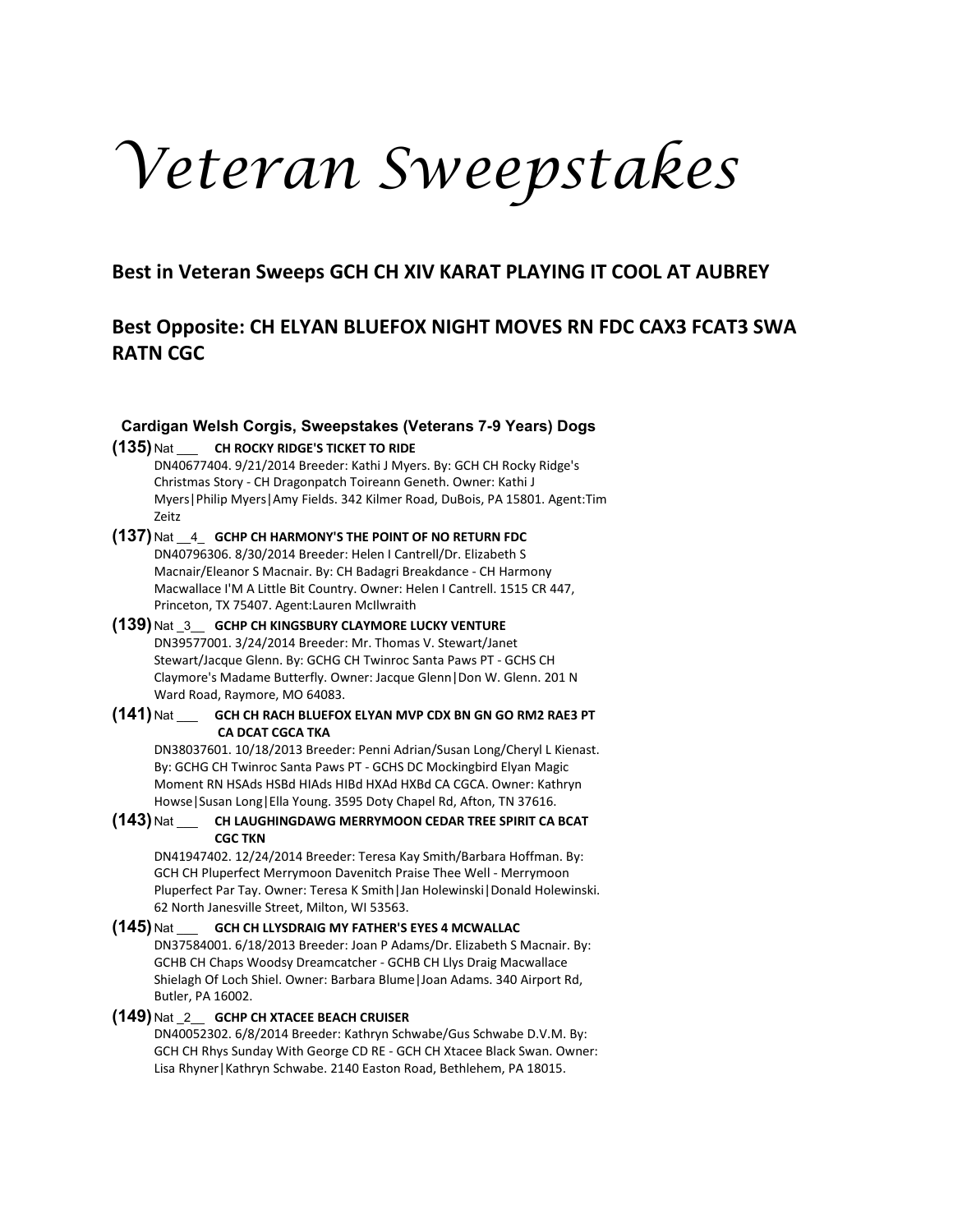#### **(151)** Nat \_\_\_ **GCH CH PECAN VALLEY TELLTAIL FROSTY THE SHOW MAN**

DN40001903. 6/6/2014 Breeder: Paula O'Donnell/Betty Ann Seely. By: CH Pecan Valley Grand Larceny - CH Telltail Violets R Blue. Owner: Betty Ann seely|Cassie frank. 92 Culberson rd, Mayflower, AR 72106.

#### **(153)** Nat \_\_\_1 **GCH CH XIV KARAT PLAYING IT COOL AT AUBREY** DN41924101. 12/1/2014 Breeder: Sherri Hurst/Mrs. Cynthia M Savioli/Mr. Vincent J Savioli. By: GCHB CH Heart Of Gold Power Play - CH Xiv Karat Truly A Gift From Spotlight. Owner: Cynthia M Savioli|Vincent J Savioli |Sherri S Hurst. 321 Forbush St, Boonton, NJ 07005.

# **(155)** Nat \_\_\_ **GCHS CH FERNBRIAR GOING ITALIAN**

DN43504701. 3/26/2015 Breeder: Mackenzie Mann/Diana Mann. By: GCHS CH Sundance Itakemineblack - Carddicted Dealers Choise. Owner: Mackenzie Mann|Diana Mann|M Eriksson. 2425 60th Ave SE, Rochester, MN 55904.

#### **Cardigan Welsh Corgis, Sweepstakes (Veterans 9-11 Years) Dogs**

#### **(115)** Nat \_\_2\_ **RACH4 COEDWIG'S HE'S MY OBSESSION CD PCD BN RM10 RAE10 PT OAP NJP NFP CA BCAT SCN SIN SEN CGCA CGCU**

DN32800005. 1/26/2012 Breeder: Kim Shira/Leo Eickhoff. By: DC Coedwig's Malachite RN HSAsc HSBd HIAdsc HXAds - CH Coedwig's Blue Dalhia. Owner: Ashley Brown. 114 Echo Lake Circle, Eureka, MO 63025.

# **(157)** Nat \_\_3\_ **CH DAVENITCH SIDEWALK PROPHET**

DN36241601. 3/3/2013 Breeder: Constance Whan. By: CH Kennebec Everybody Loves... - Davenitch Chonda. Owner: AMY MCGUIRE. N7446 WETTACH RD, MONTICELLO, WI 53570.

#### **(159)** Nat \_\_4\_ **GCH CH WINBUCK'S GHOST ON A MIDNIGHT RIDE CD BN CGCA** DN33162701. 1/29/2012 Breeder: Sue E Harrison/Jan A Dickson/Charles H Harrison. By: GCHS CH Regent Midnight Rush RN NAP NJP - CH Winbuck's Ghost Of A Rose. Owner: Gina Weidner. 29643 Marius Ln, Foristell, MO 63348.

#### **(161)** Nat \_\_1\_ **GCHB CH AFARA SEND IN THE CLOWNS**

DN31831301. 7/5/2011 Breeder: Paul Chen. By: DC Coedwig's Malachite RN HSAsc HSBd HIAdsc HXAds - CH Afara Jolene. Owner: Emily Banaszak. 3128 Lathrop Ave, Elmwood Park, WI 53405.

# **(163)** Nat \_abs\_\_ **GCHB CH SHADOWALK HOUSTON**

DN35152502. 9/7/2012 Breeder: Susan Carl Lassila/D. A Lassila. By: GCH CH Shadowalk Wizard Esquire - CH Shadowalk Under Sunny Skies. Owner: Sharon and Michael Fremer and Susan and Don Lassila. 25 Van Blarcom Ln, Wyckoff, NJ 07481.

#### **(169)** Nat \_abs\_\_ **CH WOODROSE ALLEGRO NO GENTLEMAN HT**

DN37110903. 5/25/2013 Breeder: Jeri Bon/Jessica Viera/Karen Lyons. By: GCHG CH Allegro Southern Charm PT - GCHB CH Woodrose Fan The Flames. Owner: Karen Lyons. 4609 New Store Rd, Dillwyn, VA 23936.

# **Cardigan Welsh Corgis, Sweepstakes (Veterans 11+ Years) Dogs**

#### **(165)** Nat \_1\_\_ **GCHP CH KINGSBURY TAIL RIDGE ROAD**

DN26535003. 11/20/2009 Breeder: Jacque Glenn. By: GCH CH Telltail T For Two - CH Kipperton's Passione-Adagio. Owner: DeAnne and Brian Poole. 2977 S. Nelson St., Denver, CO 80227.

# **329** Nat \_\_ab\_ **CH RACONTEUR PERCHANCE TO DREAM RN NA NAJ NAP NJP THD CGC**

DN16953603. 1/25/2007 Breeder: Dana Hasemeir/Rick Hasemeier/Vivian Andre Moran/Molly Moran. By: CH Shadowalk Trademark - CH Raconteur Fantasy Farm Girl HSAs HIAs. Owner: Vivian Moran. 400 Hickory Ridge Road, Waddy, KY 40076.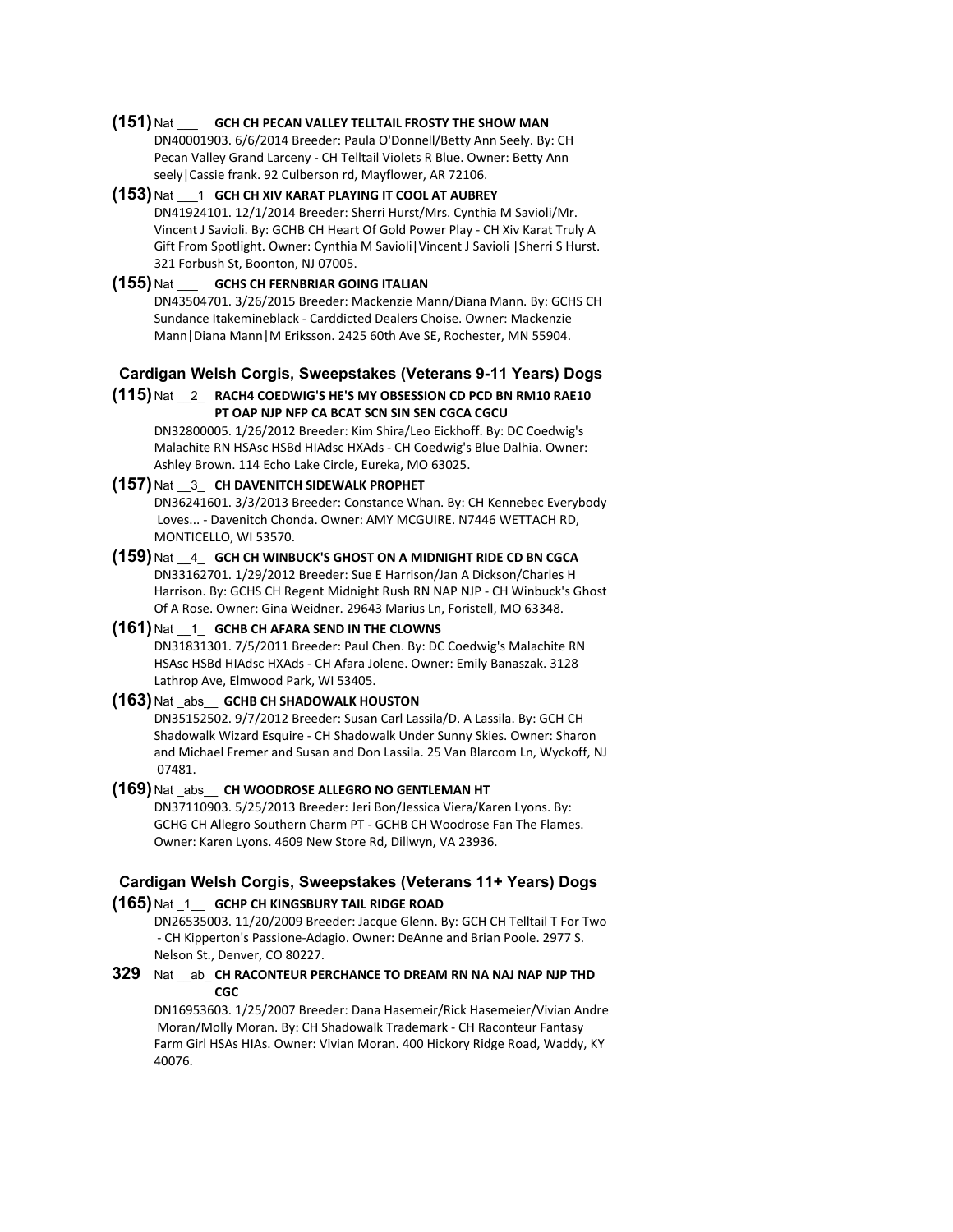# **Cardigan Welsh Corgis, Sweepstakes (Veterans 7-9 Years) Bitches**

#### **(234)** Nat \_\_\_ **GCH CH FINE CREEK'S DOLL BABY**

DN42724501. 4/19/2015 Breeder: Anne Taylor. By: CH Woodrose Risky Rumor HSAs - CH Woodrose Garden Party At Fine Creek. Owner: Anne Taylor. 2445 Huguenot Trl, Powhatan, VA 23139.

#### **(238)** Nat \_\_\_4 **GCH CH YASASHIIKUMA JAUNTY JOLENE**

DN42507003. 12/26/2014 Breeder: Shelley Camm. By: GCHG CH Telltail Like A Rolling Stone - GCH CH Yasashiikuma Smoky Mountn Maid. Owner: Catherine Skimin. B-19360 Yonge St CANADA, Holland Landing, ON L9N 1L7. Agent: Kathryn Schwabe

#### **(240)** Nat \_\_3\_ **GCHB CH DAVENITCH DOXFORD SAND PIPERS JEWEL CD BN RAE FDC OAP OJP NFP CA BCAT RATN CGCA TKI**

DN41738203. 1/26/2015 Breeder: Constance Whan. By: CH Davenitch Sand Piper - CH Davenitch Shooting Star Angelica. Owner: Sonja Benavidez|Constance Whan. 10921 N 2200th Ave, Geneseo, IL 61254.

#### **(242)** Nat \_\_\_ **GCH CH HARMONY'S SAY YOU LOVE ME**

DN40796305. 8/30/2014 Breeder: Helen I Cantrell/Dr. Elizabeth S Macnair/Eleanor S Macnair. By: CH Badagri Breakdance - CH Harmony Macwallace I'M A Little Bit Country. Owner: Helen Cantrell and Crystal Sims. 324 Cannon, Quinlan, TX 75474.

#### **(244)** Nat \_\_2\_ **GCH CH ARBENNIG HELLO KITTY**

DN41032003. 7/11/2014 Breeder: Emily Banaszak /Cynthia Banaszak /. By: GCHG CH Twinroc Santa Paws PT - GCH CH Arbennig Soft Kitty Warm Kitty. Owner: Emily Banaszak. 3128 Lathrop Ave, Elmwood Park, WI 53405.

#### **390** Nat \_\_1\_ **CH ELYAN BLUEFOX NIGHT MOVES RN FDC CAX3 FCAT3 SWA RATN CGC**

DN41376606. 11/20/2014 Breeder: Penni Adrian/Susan Long/Cheryl L Kienast. By: GCH CH Bluefox Elyan Mind Games HSAs CA - GCHS DC Mockingbird Elyan Magic Moment RN HSAds HSBd HIAds HIBd HXAd HXBd CA CGCA. Owner: Cathryn OchsCline|Laura Comerford. 772 Oneta Dr NW, Norcross, GA 30093.

# **Cardigan Welsh Corgis, Sweepstakes (Veterans 9-11 Years) Bitches**

#### **(246)** Nat \_\_\_ **CH C-MYSTE BALEDWR SN ICING ON THE CAKE RN CGC TKN**

DN34872806. 9/2/2012 Breeder: Carolyn L Cannon/Megan Hanselman/Amanda Katasse/Jeri Bon. By: GCHB CH C-Myste Baledwr Whomping Willow - CH Snowrose Poetic Charm BN RN CGC. Owner: Jill Rauh. 4768 E. Britain Ave., Benton Harbor, MI 49022.

**(248)** Nat \_\_4\_ **GCHG CH XIV KARAT SHE'S ALL THE RAVE AT LAZY PAWS CGC** DN34717304. 9/24/2012 Breeder: Kevin Curran/Shari Curran/Sherri Hurst. By: GCHG CH Xiv Karat Heart Of Gold Harry Go Lucky RI CGCA CGCU TKN - CH Spotlight's Xiv Karat Be True To Your Heart CD RA. Owner: Sherri Hurst |Nicki Short. 4018 Kelley Leigh Dr., Rosharon, TX 77583.

# **(250)** Nat \_\_\_ **CH SOCIAL DREAMING MATRIX HSAD HSASM CGC** DN34507308. 7/14/2012 Breeder: Mary Sue Olcott/Maggie Cannon. By: CH Social's Destination Unknown NA OAJ NAP NJP - CH Beaguile Social's Make It Work. Owner: Mary Sue Olcott|Maggie Cannon. 5205 Hilltop Rd, Greensboro, NC 27407.

# **(252)** Nat \_\_\_ **CH CLAYMORE'S EDGE OF GLORY AT XTACEE** DN35378402. 12/3/2012 Breeder: Mr. Thomas V. Stewart / Janet Stewart / Richard Huff. By: CH Claymore's Darkening - CH Mantle-Aurigan Princess Bride. Owner: Kathryn Schwabe. 2140 Easton Road, Bethlehem, PA 18015.

#### **(254)** Nat \_3\_\_ **GCHS CH ALL TRADE GONE COSMOPOLITAN** DN36001001. 7/7/2012 Breeder: Ingrid Prytz Ohm. By: GCHG CH Xtacee Dancin In The Moonlight - All Trade Shaken Not Stirred. Owner: Angela Reilly|Theo Bernstein. 75 East End Avenue - Apt 14C, New York, NY 10028.